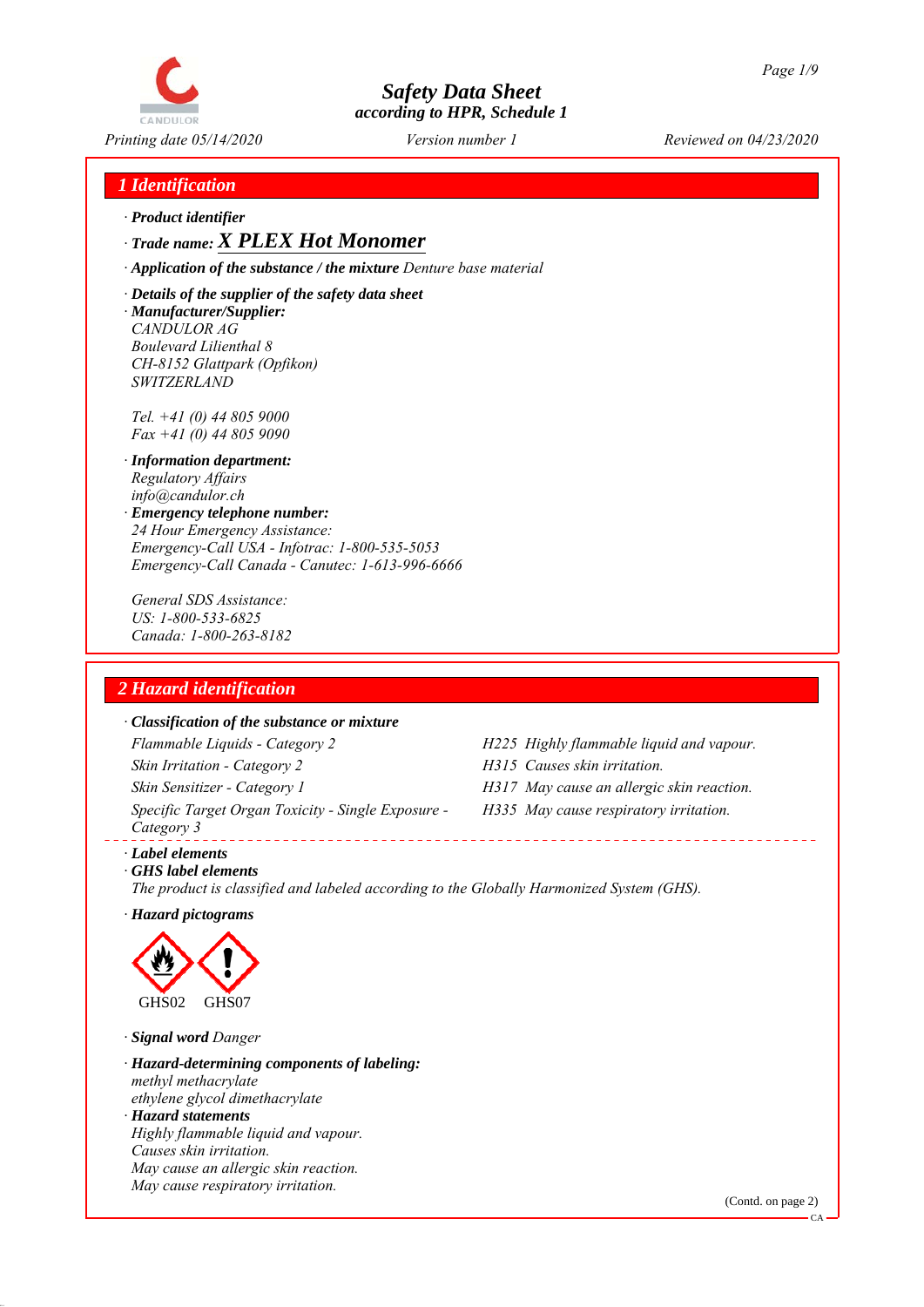*Printing date 05/14/2020 Reviewed on 04/23/2020 Version number 1*

## *Trade name: X PLEX Hot Monomer*

(Contd. of page 1)

*ꞏ Precautionary statements Keep away from heat, hot surfaces, sparks, open flames and other ignition sources. No smoking. Avoid breathing dust/fume/gas/mist/vapours/spray. Do not get in eyes, on skin, or on clothing. Wear protective gloves/protective clothing/eye protection/face protection.*

*IF ON SKIN (or hair): Take off immediately all contaminated clothing. Rinse skin with water [or shower]. Dispose of contents/container in accordance with local/regional/national/international regulations.*

*ꞏ Classification system: ꞏ NFPA ratings (scale 0 - 4)*

1 3  $\overline{0}$ *Health = 1 Fire = 3 Reactivity = 0*

### *ꞏ HMIS-ratings (scale 0 - 4)*

| <b>HEALTH</b> | $\boxed{1}$ Health = 1                                                       |
|---------------|------------------------------------------------------------------------------|
| <b>FIRE</b>   | $\begin{array}{ c } \hline \hline 3 & \text{Fire} = 3 \\ \hline \end{array}$ |
|               | REACTIVITY $\boxed{0}$ <i>Reactivity</i> = 0                                 |

## *3 Composition/Information on ingredients*

*ꞏ Chemical characterization: Mixtures*

*ꞏ Description: Mixture of the substances listed below with nonhazardous additions.*

*ꞏ Dangerous components:*

*CAS: 80-62-6 methyl methacrylate 60-100% w/w \**

*CAS: 97-90-5 ethylene glycol dimethacrylate 5-<10% w/w \**

*\* Actual concentration ranges are withheld as a trade secret.*

## *4 First-aid measures*

- *ꞏ Description of first aid measures*
- *ꞏ General information: Immediately remove any clothing soiled by the product.*
- *ꞏ After inhalation:*
- *Supply fresh air; consult doctor in case of complaints.*
- *In case of unconsciousness place patient stably in side position for transportation.*
- *ꞏ After skin contact:*
- *Immediately rinse with water.*
- *If skin irritation continues, consult a doctor.*
- *ꞏ After eye contact: Rinse opened eye for several minutes under running water. Then consult a doctor.*
- *ꞏ After swallowing:*
- *Rinse out mouth and then drink plenty of water.*
- *Do not induce vomiting; immediately call for medical help.*
- *ꞏ Information for doctor:*
- *ꞏ Most important symptoms and effects, both acute and delayed No further relevant information available.*
- *ꞏ Indication of any immediate medical attention and special treatment needed*
- *No further relevant information available.*

(Contd. on page 3)

CA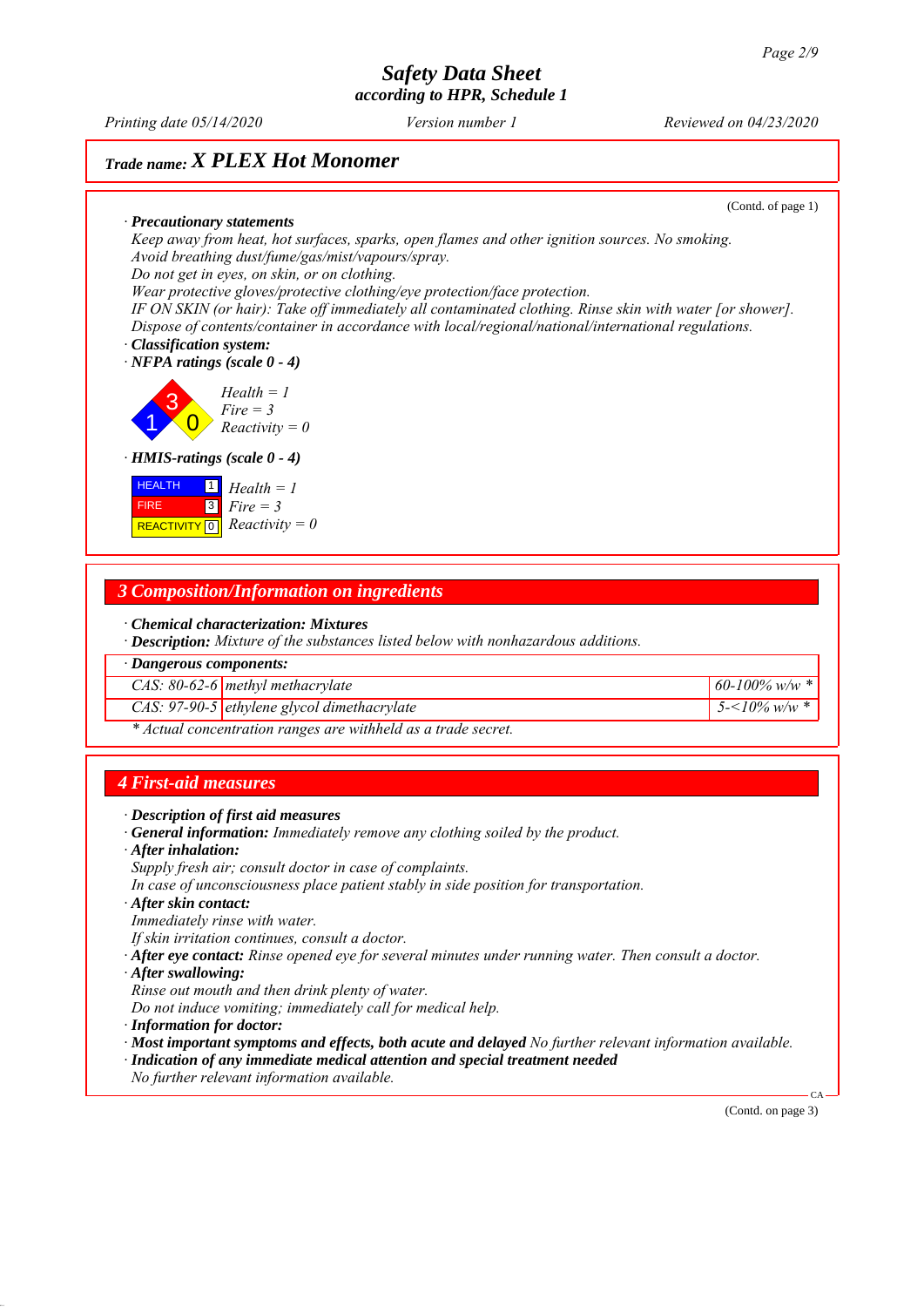*Printing date 05/14/2020 Reviewed on 04/23/2020 Version number 1*

## *Trade name: X PLEX Hot Monomer*

(Contd. of page 2)

## *5 Fire-fighting measures*

- *ꞏ Extinguishing media*
- *ꞏ Suitable extinguishing agents:*
- *CO2, extinguishing powder or water spray. Fight larger fire with alcohol resistant foam.*
- *ꞏ For safety reasons unsuitable extinguishing agents: Water with full jet*
- *ꞏ Special hazards arising from the substance or mixture No further relevant information available.*
- *ꞏ Advice for firefighters*
- *ꞏ Protective equipment: No special measures required.*
- *ꞏ Additional information Cool endangered receptacles with water spray.*

## *6 Accidental release measures*

- *ꞏ Personal precautions, protective equipment and emergency procedures Wear protective equipment. Keep unprotected persons away.*
- *ꞏ Environmental precautions: Do not allow to enter sewers/ surface or ground water.*
- *ꞏ Methods and material for containment and cleaning up:*
- *Absorb with liquid-binding material (sand, diatomite, acid binders, universal binders, sawdust). Ensure adequate ventilation.*
- *ꞏ Reference to other sections*
- *See Section 7 for information on safe handling.*
- *See Section 8 for information on personal protection equipment.*
- *See Section 13 for disposal information.*

## *7 Handling and storage*

## *ꞏ Handling:*

- *ꞏ Precautions for safe handling Only adequately trained personnel should handle this product. Ensure good ventilation/exhaustion at the workplace. For use in dentistry only.*
- *ꞏ Information about protection against explosions and fires: Keep ignition sources away - Do not smoke. Protect against electrostatic charges.*
- *ꞏ Conditions for safe storage, including any incompatibilities ꞏ Storage:*
- *ꞏ Requirements to be met by storerooms and receptacles: Store in a cool location. Store only in the original receptacle.*
- *ꞏ Information about storage in one common storage facility: Store away from oxidizing agents.*
- *ꞏ Further information about storage conditions:*
- *Keep receptacle tightly sealed.*
- *Store receptacle in a well ventilated area.*
- *Protect from heat and direct sunlight.*
- *ꞏ Specific end use(s) No further relevant information available.*

## *8 Exposure controls/ Personal protection*

*ꞏ Additional information about design of technical systems: No further data; see item 7.*

(Contd. on page 4)

CA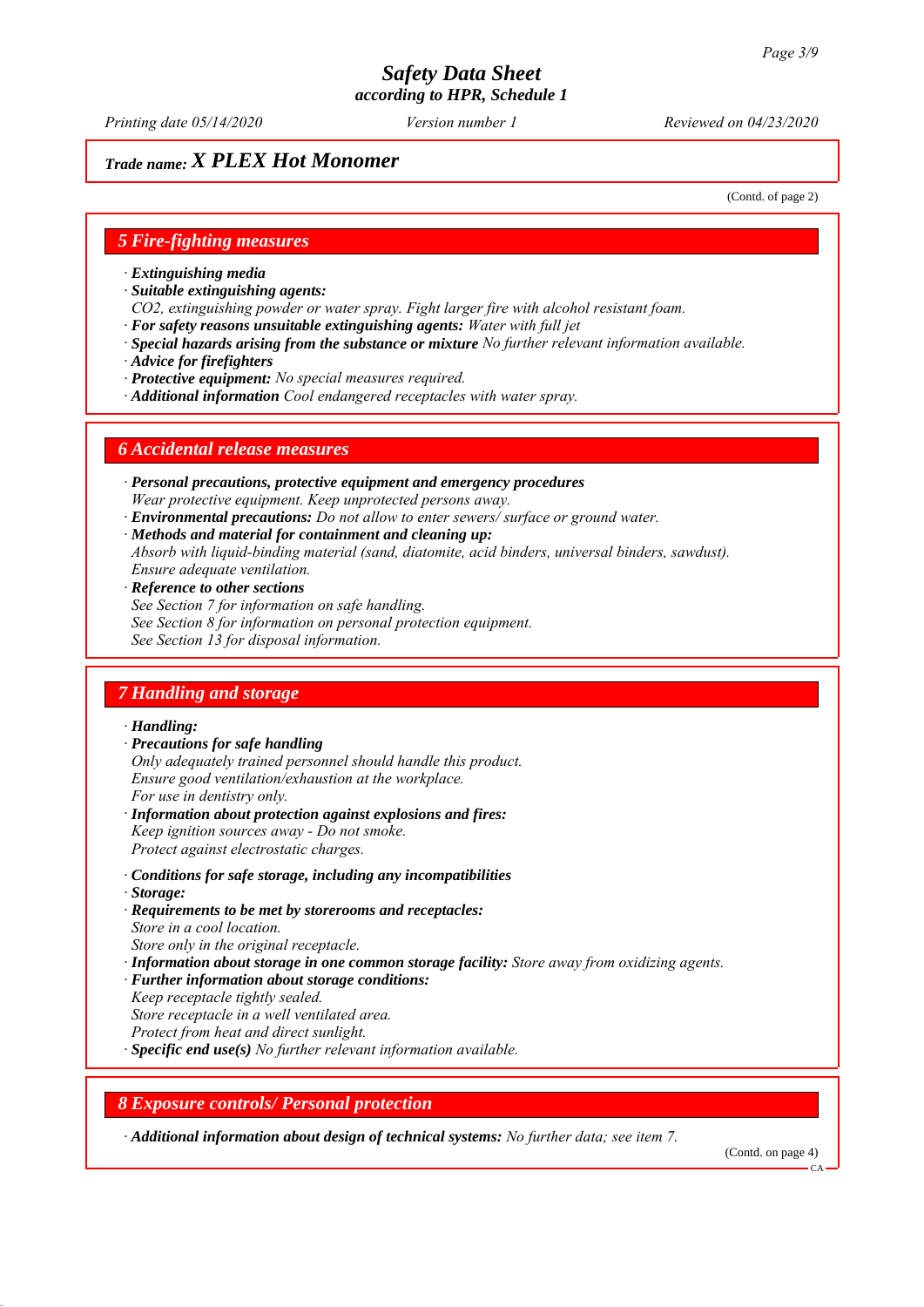*Printing date 05/14/2020 Reviewed on 04/23/2020 Version number 1*

## *Trade name: X PLEX Hot Monomer*

(Contd. of page 3) *ꞏ Control parameters ꞏ Components with limit values that require monitoring at the workplace: CAS: 80-62-6 methyl methacrylate EL STEL: 100 ppm TWA: 50 ppm S(D) EV STEL: 100 ppm TWA: 50 ppm ꞏ Additional information: The lists that were valid during the creation were used as basis. ꞏ Exposure controls ꞏ Personal protective equipment: ꞏ General protective and hygienic measures: Usual hygienic measures for dental practice and dental laboratories. Keep away from foodstuffs, beverages and feed. Immediately remove all soiled and contaminated clothing. Wash hands before breaks and at the end of work. Avoid contact with the eyes and skin. Do not inhale gases / fumes / aerosols. ꞏ Breathing equipment: Use suitable respiratory protective device in case of insufficient ventilation. ꞏ Recommended filter device for short term use: Filter A1 Filter A2 Filter A3 ꞏ Protection of hands: Protective gloves After use of gloves apply skin-cleaning agents and skin cosmetics. ꞏ Material of gloves Butyl rubber, BR Selection of the glove material on consideration of the penetration times, rates of diffusion and the degradation ꞏ Penetration time of glove material The exact break through time has to be found out by the manufacturer of the protective gloves and has to be observed. ꞏ Not suitable are gloves made of the following materials: Commercial medical gloves do not provide protection against the sensitizing effect of methacrylates. ꞏ Eye protection: Tightly sealed goggles 9 Physical and chemical properties*

*ꞏ Information on basic physical and chemical properties*

- *ꞏ General Information*
- *ꞏ Appearance:*
- *Form: Fluid*

*Color: Colorless*

(Contd. on page 5)

CA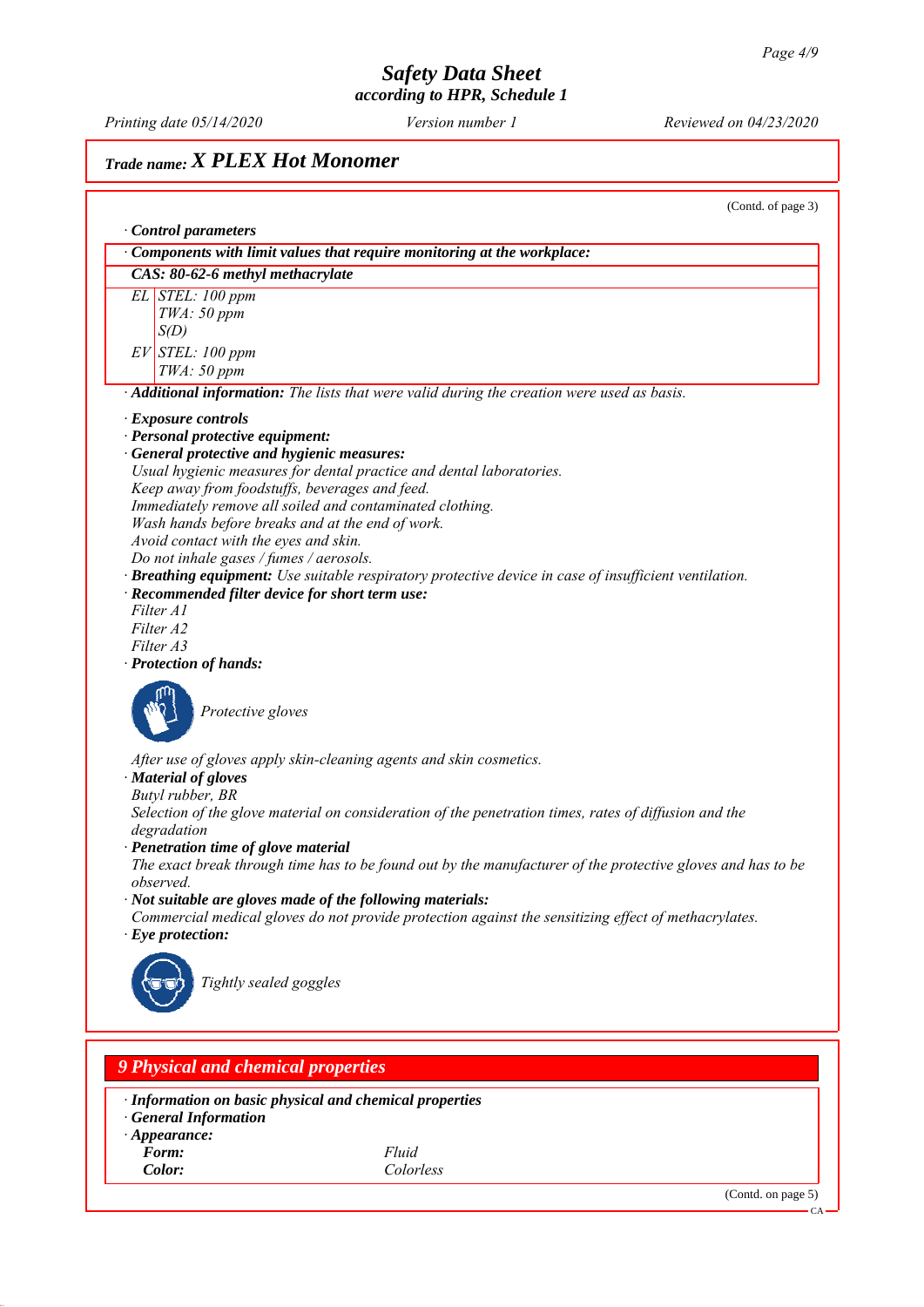*Printing date 05/14/2020 Reviewed on 04/23/2020 Version number 1*

## *Trade name: X PLEX Hot Monomer*

|                                                            | (Contd. of page 4)                                                                            |
|------------------------------------------------------------|-----------------------------------------------------------------------------------------------|
| $\cdot$ Odor:                                              | Pungent                                                                                       |
| · Odor threshold:                                          | Not determined.                                                                               |
| $\cdot$ pH-value:                                          | Not determined.                                                                               |
| $\cdot$ Change in condition                                |                                                                                               |
| Melting point/Melting range:                               | -48 °C                                                                                        |
| <b>Boiling point/Boiling range:</b>                        | 101 °C                                                                                        |
| · Flash point:                                             | 10 °C                                                                                         |
| · Ignition temperature:                                    | 430 °C                                                                                        |
| · Auto igniting:                                           | Product is not selfigniting.                                                                  |
| · Danger of explosion:                                     | Product is not explosive. However, formation of explosive air/vapor<br>mixtures are possible. |
| · Explosion limits:                                        |                                                                                               |
| Lower:                                                     | 2.1 Vol $\%$                                                                                  |
| <b>Upper:</b>                                              | 12.5 Vol %                                                                                    |
| $\cdot$ Vapor pressure at 20 $\cdot$ C:                    | $47$ $hPa$                                                                                    |
| $\cdot$ Density at 20 $\cdot$ C:                           | $0.943$ g/cm <sup>3</sup>                                                                     |
| · Relative density                                         | Not determined.                                                                               |
| · Vapor density                                            | Not determined.                                                                               |
| $\cdot$ Evaporation rate                                   | Not determined.                                                                               |
| Solubility in / Miscibility with                           |                                                                                               |
| Water at $20 \text{ }^{\circ}C$ :                          | $1.6$ g/l                                                                                     |
| · Partition coefficient (n-octanol/water): Not determined. |                                                                                               |
| · Viscosity:                                               |                                                                                               |
| Dynamic:                                                   | Not determined.                                                                               |
| Kinematic:                                                 | Not determined.                                                                               |
| $\cdot$ Other information                                  | No further relevant information available.                                                    |

## *10 Stability and reactivity*

*ꞏ Reactivity No further relevant information available.*

- *ꞏ Chemical stability Stable under normal handling and storage conditions.*
- *ꞏ Thermal decomposition / conditions to be avoided: No decomposition if used according to specifications.*
- *ꞏ Possibility of hazardous reactions*

*Forms explosive gas mixture with air. Reacts with strong oxidizing agents. Exothermic polymerization.*

- *ꞏ Conditions to avoid No further relevant information available.*
- *ꞏ Incompatible materials: No further relevant information available.*
- *ꞏ Hazardous decomposition products: None under normal conditions of storage and use.*

(Contd. on page 6)

CA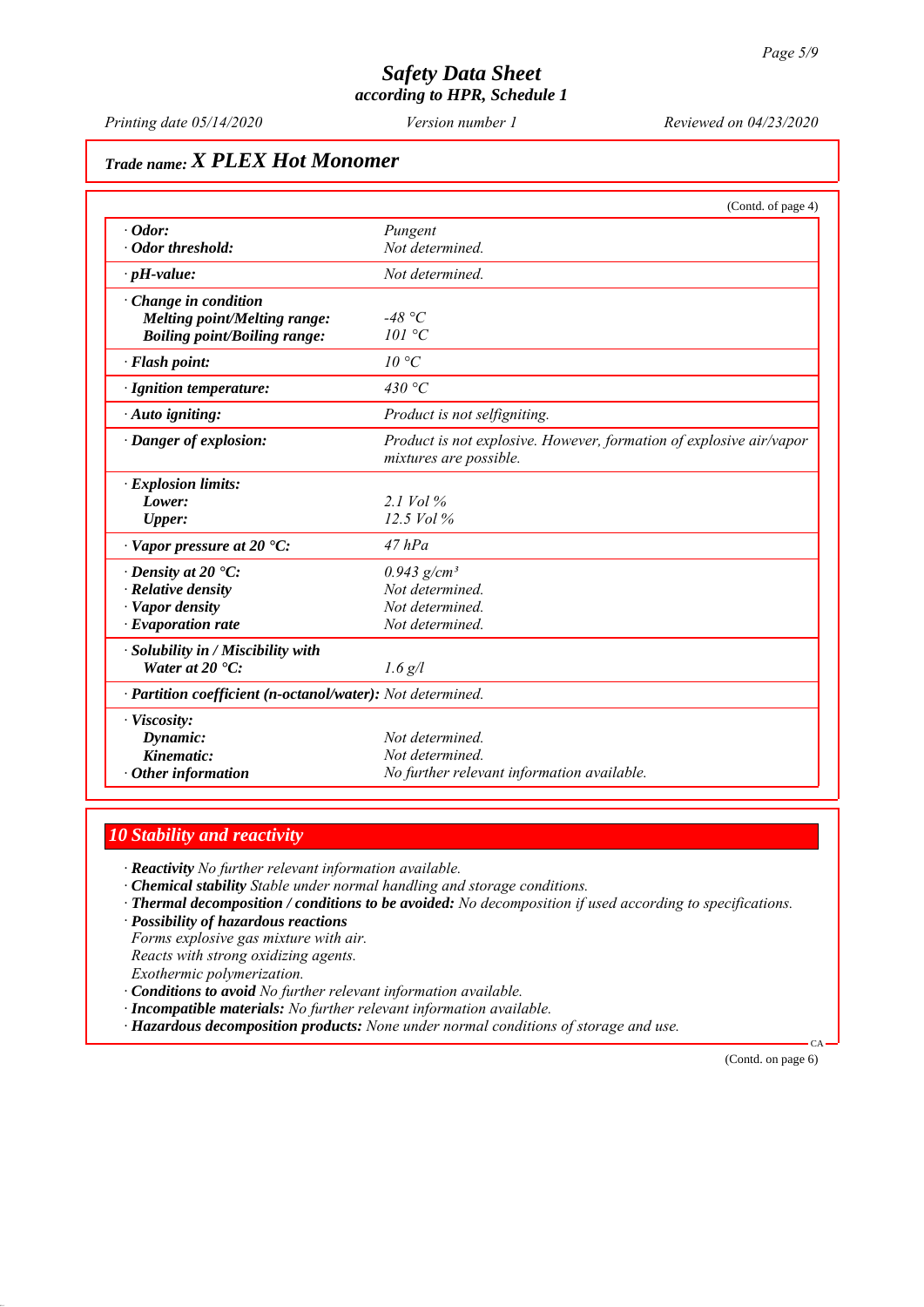*Printing date 05/14/2020 Reviewed on 04/23/2020 Version number 1*

## *Trade name: X PLEX Hot Monomer*

(Contd. of page 5)

## *11 Toxicological information*

*ꞏ Information on toxicological effects*

*ꞏ Acute toxicity:*

*ꞏ LD/LC50 values that are relevant for classification:*

*CAS: 80-62-6 methyl methacrylate*

*Oral LD50 7872 mg/kg (rat)*

*ꞏ on the skin: Irritant to skin and mucous membranes.*

*ꞏ on the eye: No irritating effect.*

*ꞏ Sensitization: Sensitization possible through skin contact.*

*ꞏ Additional toxicological information: No further relevant information available.*

#### *ꞏ Carcinogenic categories*

### *ꞏ IARC (International Agency for Research on Cancer)*

*CAS: 80-62-6 methyl methacrylate 3* 

### *ꞏ NTP (National Toxicology Program)*

*None of the ingredients is listed.*

## *12 Ecological information*

*ꞏ Toxicity*

- *ꞏ Aquatic toxicity: No further relevant information available.*
- *ꞏ Persistence and degradability No further relevant information available.*
- *ꞏ Behavior in environmental systems:*
- *ꞏ Bioaccumulative potential No further relevant information available.*
- *ꞏ Mobility in soil No further relevant information available.*
- *ꞏ Additional ecological information:*
- *ꞏ General notes:*

*Water hazard class 1 (Self-assessment): slightly hazardous for water*

*Do not allow undiluted product or large quantities of it to reach ground water, water course or sewage system.*

#### *ꞏ Results of PBT and vPvB assessment*

- *ꞏ PBT: Not applicable.*
- *ꞏ vPvB: Not applicable.*
- *ꞏ Other adverse effects No further relevant information available.*

## *13 Disposal considerations*

*ꞏ Waste treatment methods*

*ꞏ Recommendation:*

*Must not be disposed of together with household garbage. Do not allow product to reach sewage system. Take to an approved landfill or a waste incineration plant, under conditions approved by the local authority.*

*ꞏ Uncleaned packagings:*

*ꞏ Recommendation: Disposal must be made according to official regulations.*

## *14 Transport information*

*ꞏ UN-Number*

*ꞏ DOT/TDG, ADR, IMDG, IATA UN1247*

(Contd. on page 7)

CA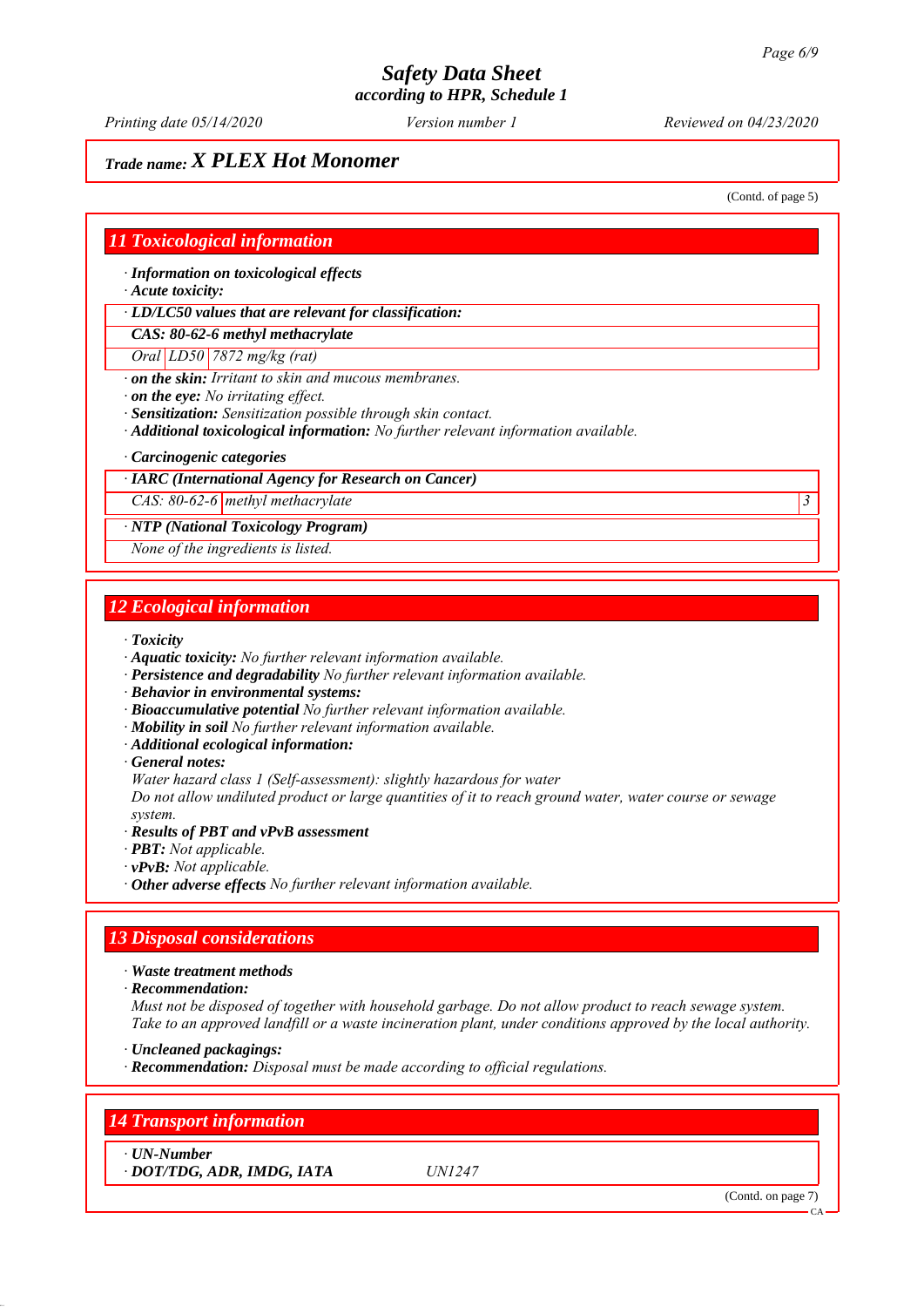CA

## *Safety Data Sheet according to HPR, Schedule 1*

*Printing date 05/14/2020 Reviewed on 04/23/2020 Version number 1*

# *Trade name: X PLEX Hot Monomer* (Contd. of page 6) *ꞏ UN proper shipping name • DOT/TDG Methyl methacrylate monomer, stabilized ꞏ ADR 1247 Methyl methacrylate monomer, stabilized ꞏ IMDG, IATA METHYL METHACRYLATE MONOMER, STABILIZED ꞏ Transport hazard class(es) ꞏ DOT/TDG (Transport dangerous goods): ꞏ Class 3 Flammable liquids ꞏ Label 3*  <u>. . . . . . . . . . . . . .</u> *ꞏ ADR ꞏ Class 3 (F1) Flammable liquids ꞏ Label 3*  . . . . . . . . . . . . . . . . *ꞏ IMDG, IATA ꞏ Class 3 Flammable liquids ꞏ Label 3 ꞏ Packing group ꞏ DOT/TDG, ADR, IMDG, IATA II ꞏ Environmental hazards: ꞏ Marine pollutant: No ꞏ Special precautions for user Warning: Flammable liquids ꞏ Hazard identification number (Kemler code): 339 <i><u>EMS Number:</u> ꞏ Transport in bulk according to Annex II of MARPOL73/78 and the IBC Code Not applicable. ꞏ Transport/Additional information:* . <u>. . . . . . . . . . . . . . . . .</u> . . *ꞏ ADR ꞏ Excepted quantities (EQ) Code: E2 Maximum net quantity per inner packaging: 30 ml Maximum net quantity per outer packaging: 500 ml ꞏ IMDG Limited quantities (LQ) 1L*<br>*Excepted quantities (EO) Code: E2*  $\cdot$  *Excepted quantities (EQ) Maximum net quantity per inner packaging: 30 ml Maximum net quantity per outer packaging: 500 ml* (Contd. on page 8)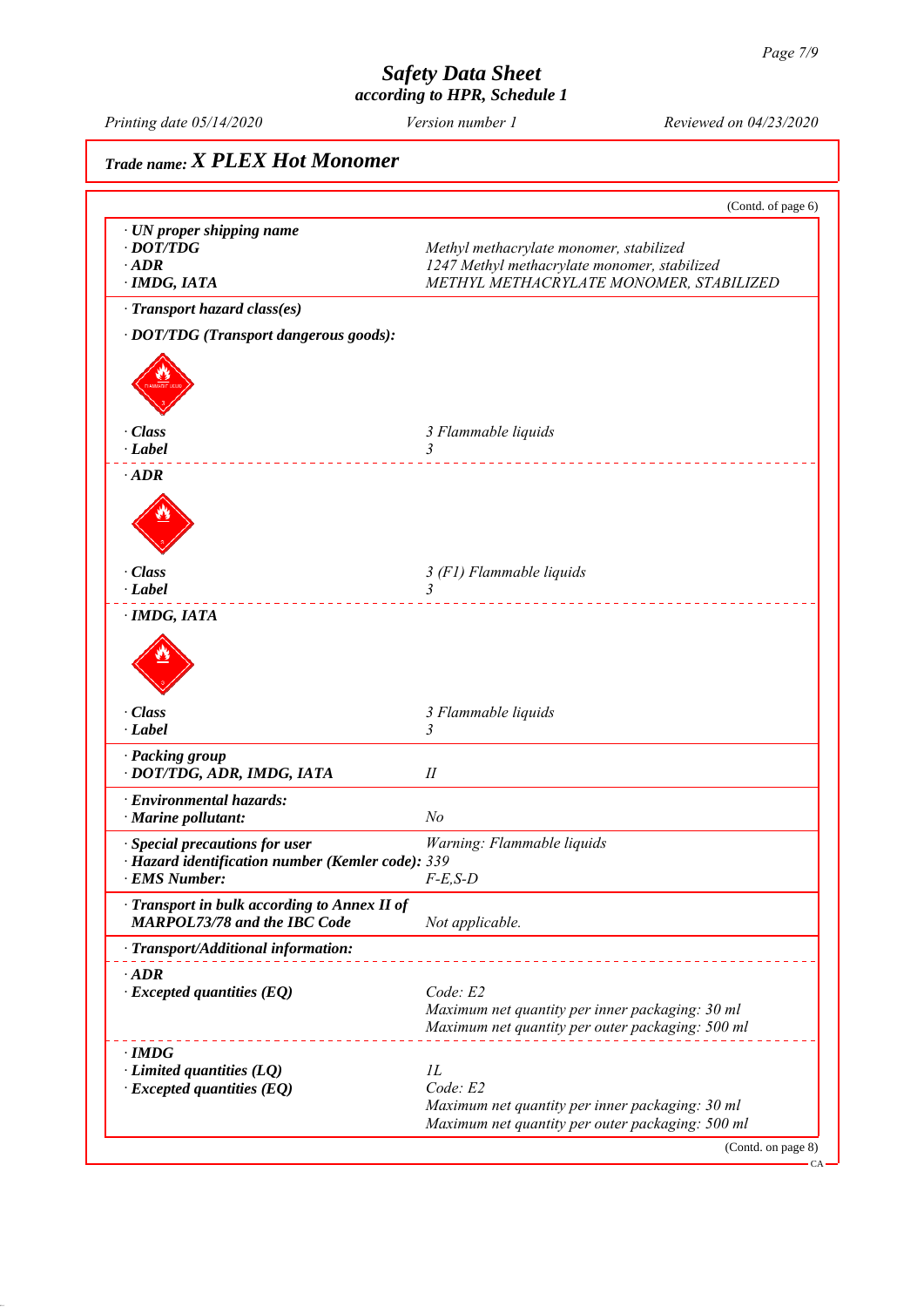*Printing date 05/14/2020 Reviewed on 04/23/2020 Version number 1*

(Contd. of page 7)

## *Trade name: X PLEX Hot Monomer*

*ꞏ UN "Model Regulation": UN1247, Methyl methacrylate monomer, stabilized, 3, II*

## *15 Regulatory information*

*ꞏ Safety, health and environmental regulations/legislation specific for the substance or mixture*

*ꞏ Sara*

*ꞏ Section 355 (extremely hazardous substances):*

*None of the ingredients is listed.*

*ꞏ Section 313 (Specific toxic chemical listings):*

*CAS: 80-62-6 methyl methacrylate*

*ꞏ TSCA (Toxic Substances Control Act):*

*All components have the value ACTIVE.*

#### *ꞏ GHS label elements*

*The product is classified and labeled according to the Globally Harmonized System (GHS). ꞏ Hazard pictograms*



*ꞏ Signal word Danger*

*ꞏ Hazard-determining components of labeling: methyl methacrylate ethylene glycol dimethacrylate*

## *ꞏ Hazard statements*

*Highly flammable liquid and vapour. Causes skin irritation. May cause an allergic skin reaction. May cause respiratory irritation.*

#### *ꞏ Precautionary statements*

*Keep away from heat, hot surfaces, sparks, open flames and other ignition sources. No smoking. Avoid breathing dust/fume/gas/mist/vapours/spray.*

*Do not get in eyes, on skin, or on clothing.*

*Wear protective gloves/protective clothing/eye protection/face protection.*

*IF ON SKIN (or hair): Take off immediately all contaminated clothing. Rinse skin with water [or shower]. Dispose of contents/container in accordance with local/regional/national/international regulations.*

### *ꞏ National regulations:*

*ꞏ Other regulations, limitations and prohibitive regulations The product is a medical device according to the Directive 93/42/EEC. This product is classified as a medical device under US and Canadian regulations and has been reviewed by the US Food and Drug Administration and Health Canada. ꞏ Chemical safety assessment: A Chemical Safety Assessment has not been carried out.*

## *16 Other information*

*This information is based on our present knowledge. However, this shall not constitute a guarantee for any specific product features and shall not establish a legally valid contractual relationship.*

*ꞏ Date of the latest revision of the safety data sheet 05/14/2020 / -*

(Contd. on page 9)

CA